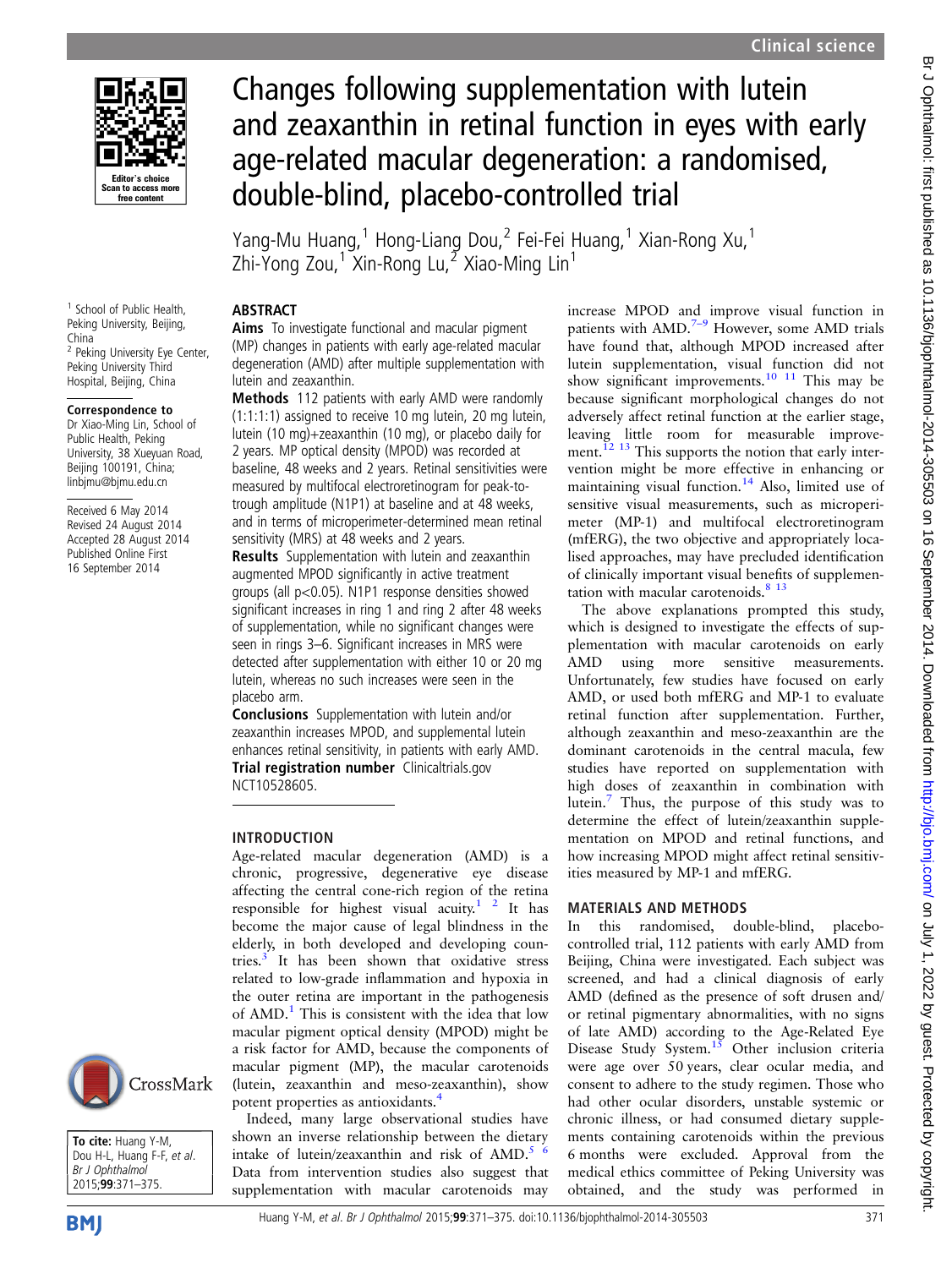accordance with the principles of the Declaration of Helsinki. Written informed consent was obtained from all subjects.

Subjects were randomly assigned to take 10 mg lutein, 20 mg lutein, lutein (10 mg)+zeaxanthin (10 mg), or placebo daily for 2 years. The randomisation sequence with stratification by baseline MPOD was computer generated using a permuted block design with block size of 8. Data on possible risk factors for AMD were collected from baseline examinations, questionnaires on characteristics and demographic data, and a validated foodfrequency questionnaire. MPOD was quantified at baseline, 24 weeks, 48 weeks and 2 years. Retinal sensitivities were measured by mfERG at baseline and 48 weeks, followed by MP-1 at 48 weeks and 2 years. All ophthalmic examinations were performed by the same technicians from Peking University Eye Center, Peking University Third Hospital. All subjects, examiners and study staff were blinded to treatment assignment, and all capsules were identical in appearance. Subjects were required to maintain their normal dietary and living routines, and to pay a monthly visit to the office to receive capsules for the following month and send back the remaining capsules with a daily check list. Subjects were encouraged to report any adverse effects immediately, and were asked specifically about adverse events such as carotenoderma during visits.

MPOD was measured using fundus autofluorescence images taken with a confocal scanning laser ophthalmoscope (Heidelberg Retina Angiograph II; Heidelberg Engineering, Heidelberg, Germany) centred on the fovea, as detailed else-where.<sup>[16](#page-4-0)</sup> mfERG readings were recorded and analysed with the RETIscan system (V.3.21; Roland Consult, Brandenburg, Germany). Measurements were recorded in keeping with the guidelines of the International Society for Clinical Electrophysiology of Vision as detailed previously.<sup>[13](#page-4-0)</sup> The mfERG responses were separated into six concentric rings, and the response amplitudes in each ring were measured by N1P1 response densities (amplitudes per unit retinal area in nV/deg<sup>2</sup>).

Microperimetry was carried out (Microperimeter MP-1; Nidek Technologies, Padova, Italy) with a fundus-controlled device including an eye-tracking system. For assessing visual threshold, a 4-2-1 staircase strategy was used, and a test grid with 41 stimulus loci covering an area of 10° was applied. The stimuli were projected on to a white background with black illumination set to  $1.27 \text{ cd/m}^2$  and a stimulus presentation time of 200 ms. A red 3° cross was used as the fixation target. After pupil dilatation and dark adaptation for at least 10 min, subjects were asked to press the patient trigger to confirm when they perceived each stimulus throughout the examination. Standard explanations and training were provided before tests. The result was evaluated by mean retinal sensitivity (MRS) as the average sensitivity of the test loci at 1°, 3° and 5° eccentricities.

#### Sample size and statistical analyses

Our primary measure used to estimate sample size was the assumption of a 30% change in MPOD after treatment.<sup>17</sup> With a significance level of 5% and a dropout rate of 10%, we estimated that a sample size of 112 patients was needed to provide 80% power.

Statistical analyses were conducted using SPSS V.11.0 for Windows software. Baseline comparisons among groups were assessed using analysis of variance (ANOVA) or the  $\chi^2$  analysis. Skewed data were log-transformed for analysis. Within-group differences during the intervention were tested using paired t tests, and between-group differences at each time point were measured using analysis of covariance. Changes between groups over time were assessed using repeated-measures ANOVA

including time×treatment interaction. The linear correlation between two variables was assessed using the Pearson test. p<0.05 was considered significant.

### RESULTS

A total of 112 subjects were enrolled and randomised after screening of 334 candidates. Four subjects (3.6%) were excluded from analysis for failure to attend scheduled visits. Subject characteristics are shown in table 1. Dietary intakes of lutein/ zeaxanthin and other carotenoids were similar among groups, with slight changes during the trial (all  $p > 0.05$ ). No adverse events were observed or reported.

MPOD progressively increased after supplementation with lutein/zeaxanthin (all  $p < 0.05$ ), while no significant change was observed in the placebo group ([table 2](#page-2-0)). The most significant increase from baseline was detected in the 20 mg lutein group after the first 48 weeks, while, at 2 years, MPOD in the 10 and 20 mg lutein groups were comparable.

As seen in fi[gure 1,](#page-2-0) N1P1 response densities in ring 1 showed significant within-group increases in all active treatment groups during the first 48 weeks, especially after supplementation with 20 mg lutein  $(86.8 \text{ nV/deg}^2)$  and lutein+zeaxanthin  $(91.6 \text{ nV/}$ deg<sup>2</sup>) (fi[gure 1A](#page-2-0)), whereas the only significant increase from baseline in ring 2 was detected in the 20 mg lutein group (reflected as an increase of  $32.8\%$ ,  $p < 0.05$ ) (fi[gure 1](#page-2-0)B). No significant changes in response densities in rings 3–6 were seen in any group. Repeated-measures analysis showed a significant time effect on improving N1P1 response densities in ring 1 ( $p<0.001$ ) and ring 2 ( $p=0.02$ ), and a tendency for a treatment effect in ring 1 (p=0.06). While the change in N1P1 response densities in ring 1 and ring 2 correlated negatively with baseline MPOD, it correlated positively with the change in MPOD. No significant associations were found between MPOD

|  | <b>Table 1</b> Baseline characteristics of subjects with early |  |
|--|----------------------------------------------------------------|--|
|  | age-related macular degeneration                               |  |

| <b>Characteristic</b>       | Placebo<br>$(n=28)$ | 10 <sub>mg</sub><br>lutein<br>$(n=26)$ | 20 <sub>mg</sub><br><b>lutein</b><br>$(n=27)$ | lutein<br>+zeaxanthin<br>$(n=27)$ |
|-----------------------------|---------------------|----------------------------------------|-----------------------------------------------|-----------------------------------|
| Age (years)                 | $69.0 \pm 7.5$      | $69.7 + 8.3$                           | $69.3 + 6.9$                                  | $68.5 \pm 6.9$                    |
| Sex (male/female)           | 11/17               | 9/17                                   | 14/13                                         | 12/15                             |
| Education (years)           | $12.2 \pm 2.8$      | $10.8 + 2.7$                           | $12.2 \pm 2.9$                                | $10.5 + 4.1$                      |
| BMI ( $\text{kg/m}^2$ )     | $24.8 \pm 3.0$      | $24.1 \pm 3.4$                         | $25.1 \pm 3.3$                                | $24.6 \pm 3.6$                    |
| Waist<br>circumference (cm) | $27.10 \pm 7.61$    | $27.86 \pm 7.25$                       | $28.64 \pm 5.93$                              | $27.92 \pm 7.19$                  |
| Serum lipids (mmol/L)       |                     |                                        |                                               |                                   |
| Total cholesterol           | $5.02 + 1.76$       | $4.98 \pm 1.07$                        | $5.09 \pm 0.88$                               | $5.25 \pm 0.95$                   |
| Triglyceride                | $1.57 + 1.58$       | $1.54 \pm 0.68$                        | $1.49 + 0.82$                                 | $1.78 + 0.79$                     |
| HDL-cholesterol             | $1.39 + 0.44$       | $1.39 + 0.32$                          | $1.41 \pm 0.26$                               | $1.48 + 0.29$                     |
| LDL-cholesterol             | $3.09 \pm 0.61$     | $3.19 \pm 0.75$                        | $3.2 \pm 0.61$                                | $3.34 \pm 0.61$                   |
| Smoking (%)                 |                     |                                        |                                               |                                   |
| Never                       | 89.3                | 84.6                                   | 88.9                                          | 85.2                              |
| Former                      | 3.6                 | 11.5                                   | 7.4                                           | 3.7                               |
| Current                     | 7.1                 | 3.8                                    | 3.7                                           | 11.1                              |
| Early cataracts (%)*        | 21.4                | 23.0                                   | 18.5                                          | 29.6                              |
|                             |                     |                                        |                                               |                                   |

There were no significant between-group differences in any baseline demographic or clinical variable.

For continuous variables, all values are mean±SD. Comparisons among groups were carried out using analysis of variance for continuous variables or the  $\chi^2$  test for categorical variables.

\*Cataracts diagnosed and graded according to the Lens Opacities Classification System III.

BMI, body mass index; HDL, high-density lipoprotein; LDL, low-density lipoprotein.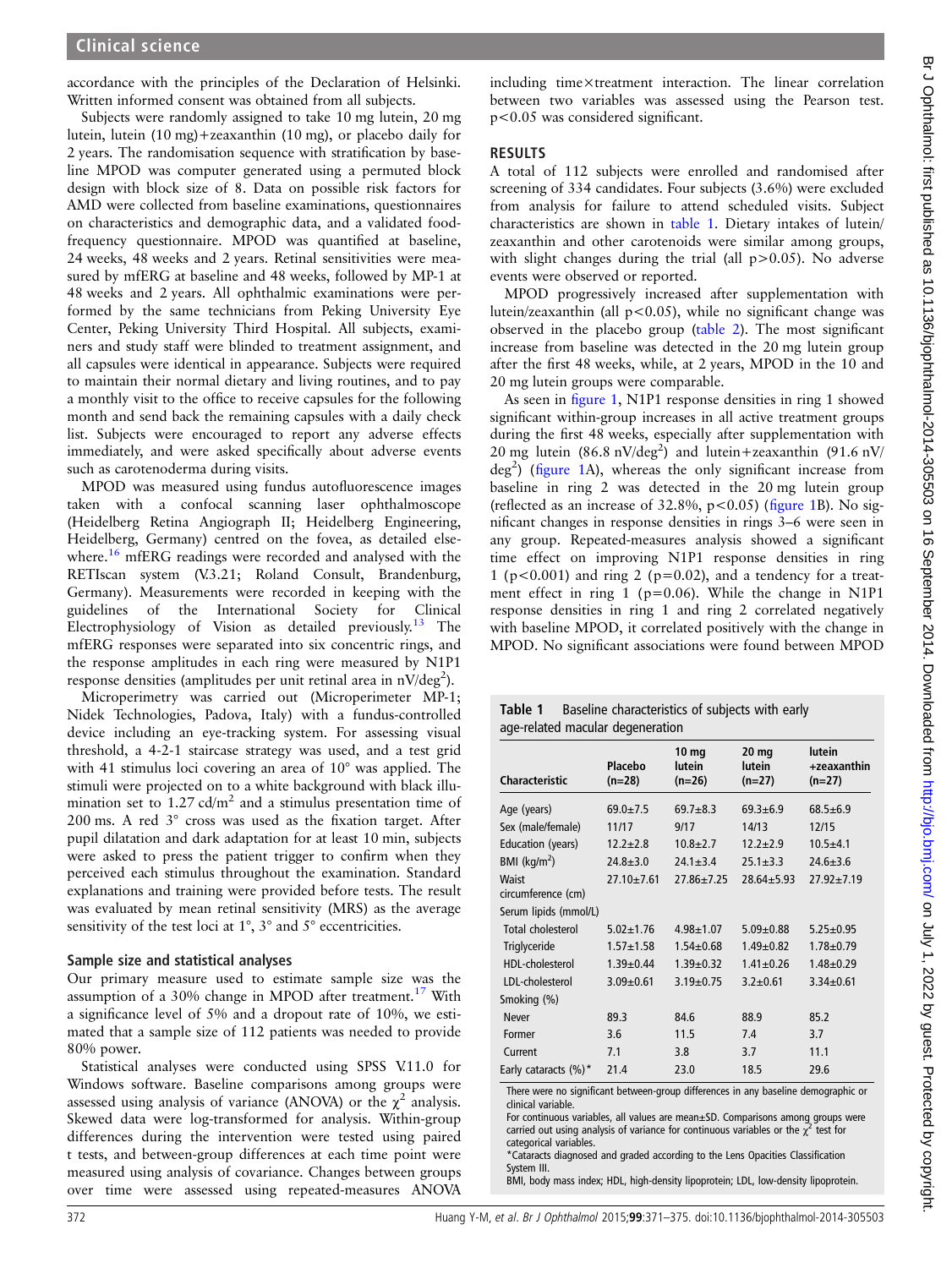<span id="page-2-0"></span>

| Table 2         | Changes in macular pigment optical density during supplementation in patients with early age-related macular degeneration |                       |                       |                            |         |             |            |  |
|-----------------|---------------------------------------------------------------------------------------------------------------------------|-----------------------|-----------------------|----------------------------|---------|-------------|------------|--|
| <b>Time</b>     | Placebo (n=28)                                                                                                            | 10 mg lutein $(n=26)$ | 20 mg lutein $(n=27)$ | Lutein+zeaxanthin $(n=27)$ | p Value |             |            |  |
|                 |                                                                                                                           |                       |                       |                            | Group   | <b>Time</b> | Timexgroup |  |
| <b>Baseline</b> | $0.315 \pm 0.144$                                                                                                         | $0.307 + 0.142$       | $0.315 \pm 0.122$     | $0.320 \pm 0.118$          | 0.072   | < 0.001     | 0.046      |  |
| 24 weeks        | $0.310+0.102$                                                                                                             | $0.353 + 0.125$       | $0.395 \pm 0.120**$   | $0.356 \pm 0.150$          |         |             |            |  |
| 48 weeks        | $0.316 \pm 0.110$                                                                                                         | $0.371 \pm 0.188$     | $0.424 \pm 0.142$ *** | $0.384 \pm 0.125$ *        |         |             |            |  |
| 2 years         | $0.324 \pm 0.163$                                                                                                         | $0.442 \pm 0.127***$  | $0.441 \pm 0.133$ *** | $0.383 \pm 0.149*$         |         |             |            |  |
|                 | Values are density units and are expressed as mean+SD                                                                     |                       |                       |                            |         |             |            |  |

Values are density units and are expressed as mean±SD. Mean values were significantly different from baseline within the same group: \*p<0.05, \*\*p<0.01, \*\*\*p<0.001.

and the change in N1P1 response densities in rings 3–6 (all  $p > 0.05$ ).

In contrast with the significant changes in N1P1 response densities from baseline to 48 weeks, we only observed a tendency toward improvement in MRS from 48 weeks to 2 years (all  $p > 0.05$ ). However, differences between the placebo group and active treatment groups in total MRS and MRS at different eccentricities were seen at 48 weeks, especially at 3° eccentricity



Figure 1 Bar graphs showing the change in N1P1 response densities in ring 1 (A) and ring 2 (B) at baseline and 48 weeks in patients with early age-related macular degeneration, treated with 10 mg/day lutein, 20 mg/day lutein, lutein (10 mg/day)+zeaxanthin (10 mg/day), or placebo. Values are expressed as group mean±SD. \*p<0.05, \*\*p<0.01, significantly different from baseline within the same group (paired t test). ††p<0.01, significantly different from placebo at each time point (repeated-measures analysis of variance with post hoc tests).

( $p$ <0.05) (fi[gure 2A](#page-3-0)). At 2 years, in terms of MRS at  $1^{\circ}$  eccentricity, significant differences between intervention groups and placebo (10.32 dB) were only observed for the 10 mg (13.37 dB) and 20 mg (12.55 dB) lutein groups ( $p < 0.05$ ) (fi[gure 2](#page-3-0)B).

#### **DISCUSSION**

In this randomised controlled study, 2 years of lutein/zeaxanthin intervention resulted in a significant MPOD increase, as well as functional retinal improvement in terms of a significant increase in N1P1 response densities and a tendency toward improvement in MRS in the central retina of patients with early AMD.

There is evidence that low MP might be a risk factor for AMD, and the increase in MPOD following supplementation with macular carotenoids could benefit macular function in patients with AMD.<sup>[8](#page-4-0)</sup> The significant rise and the similar level of MPOD after supplementation with 10 mg lutein and 20 mg lutein at 2 years is not counterintuitive given the known distribution and saturable incorporation of the macular carotenoids in the retina. $8918$ 

Since macular carotenoids accumulate in the central retina and decline dramatically with increasing retinal eccentricity, $\overline{a}$  it may not be surprising that our supplementation mainly affected retinal function in the central area. Similar to other studies, our research resulted in a significant increase in N1P1 response densities in the central retina (ring 1 and ring 2) after 48 weeks of intervention.[13 19](#page-4-0) N1P1 response densities in ring 1 after supplementation with 20 mg lutein  $(86.8 \text{ nV/deg}^2)$  and lutein +zeaxanthin (91.6 nV/deg<sup>2</sup>) increased to a similar level to that in non-diseased controls in the study of Ma et  $al^{13}$  $al^{13}$  $al^{13}$  (85.7 nV/ deg<sup>2</sup>). The highest level seen in the lutein+zeaxanthin group might be explained by some of the retina-captured lutein isomerising to meso-zeaxanthin in the central retina during the period of supplementation and therefore increasing all three macular carotenoids in the retina to maximally exert the antioxidant effects of  $MP<sup>20</sup>$  <sup>21</sup> This rationale is also consistent with previous reports, both in non-diseased and AMD eyes, showing that supplementation with all three macular carotenoids offered more advantages in terms of MPOD response and visual performance.<sup>9</sup> <sup>22</sup> <sup>23</sup>

Given the above findings at 48 weeks, we introduced the MP-1 test, since it might provide additional information on improvement of retinal function when no more changes can be detected from other visual tests. $24$  We found significant differences in MRS in active treatment groups compared with the placebo group at 48 weeks, and a tendency toward improvement during the second year, indicating a possible continuous improvement in retinal sensitivities during the intervention. At 2 years, the most significant difference in MRS compared with placebo was observed at 1° eccentricity after supplementation with 10 mg lutein. This may be related to the continuous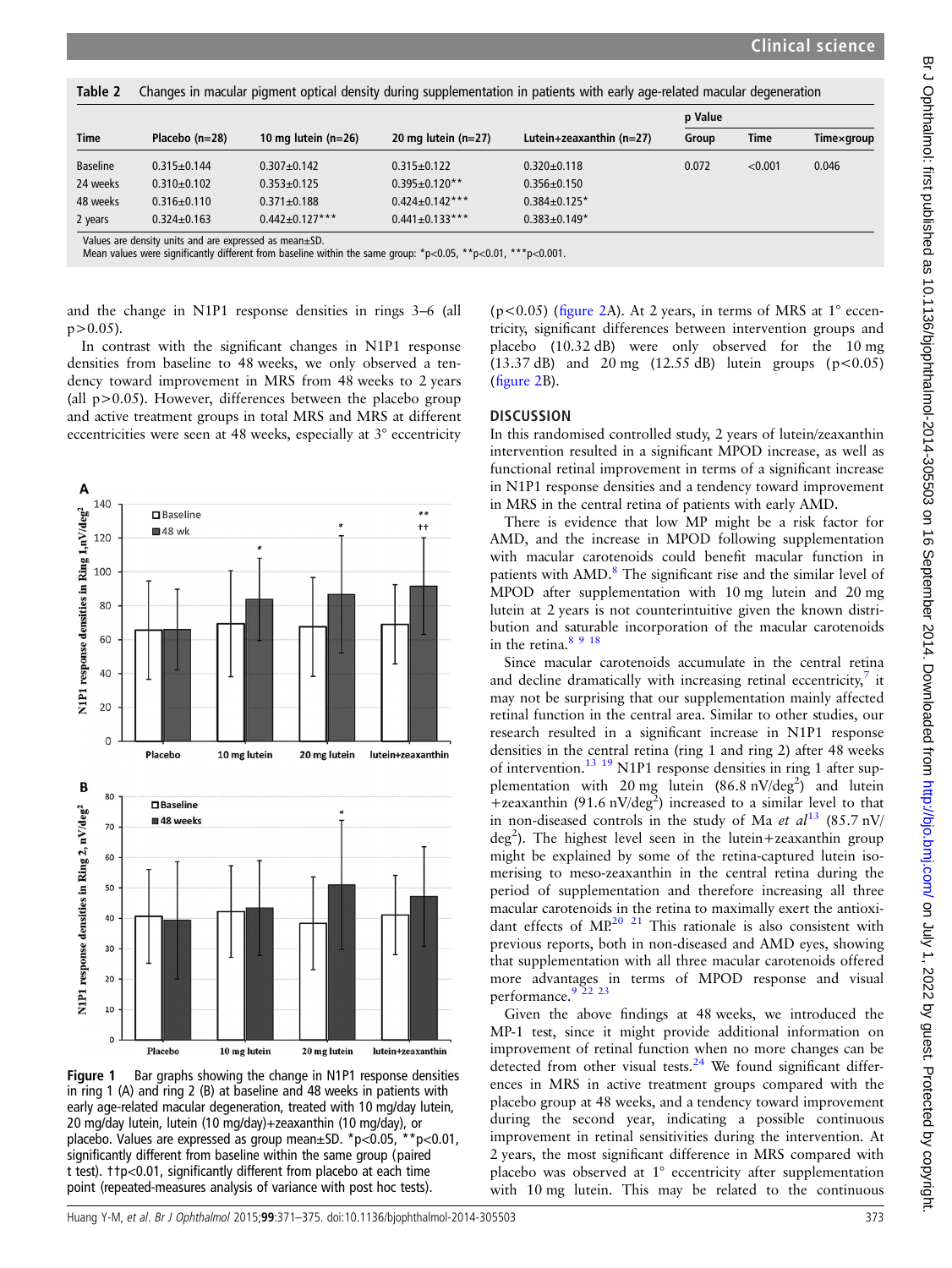<span id="page-3-0"></span>Figure 2 Bar graphs showing the change in mean retinal sensitivity (MRS) among groups at 48 weeks (A) and 2 years (B) in patients with early age-related macular degeneration, treated with 10 mg/day lutein, 20 mg/day lutein, lutein (10 mg/day)+zeaxanthin (10 mg/day), or placebo. Error bars indicate SE of the mean. †p<0.05, ††p<0.01, significantly different from placebo at each time point (repeated-measures analysis of variance with post hoc tests).





augmentation of MPOD in the 10 mg lutein group during the same period. Our hypothesis is also supported by the significant association between MPOD and the changes in N1P1 response densities in the central retina seen in this study. All these correlations indicate that the change in MPOD is responsible for the change in retinal sensitivity, consistent with other studies.<sup>13</sup> <sup>19</sup> Supplementation with macular carotenoids might improve retinal function by increasing MP in patients with early AMD.

Improvement in retinal function as a result of MP augmentation is probably attributable to at least one of two mechanisms. First, prereceptoral filtration of blue light will attenuate the adverse effect of chromatic aberration and of veiling luminance on contrast sensitivity.<sup>[25](#page-4-0)</sup> Second, the antioxidant effect of macular carotenoids may exert a beneficial effect in maculae afflicted with conditions known to result from oxidative stress, such as  $AMD.^21$  $AMD.^21$ 

There is a growing body of evidence that supplementation with macular carotenoids may also increase MPOD and visual performance in normal subjects without macular diseases. $22$  It is possible therefore that the implications of our findings may be clinically valuable for both AMD and normal subjects. In other words, MP augmentation is likely to enhance visual performance and experience in the elderly by attenuating the deleterious effects of chromatic aberration and veiling luminance on contrast sensitivity, irrespective of macular disease status (as long as

the condition is not in its advanced form). Such optimisation of vision is clinically important for vulnerable older adults, as it will render daily activities, such as driving, easier and safer.<sup>2</sup>

There are limitations to this research. First, because of the highly selective criteria for subjects in this trial, our results may not be transferable to a broader population. Second, we did not include meso-zeaxanthin in our formula and did not have a zeaxanthin control group, which made it difficult to thoroughly discuss the effects of zeaxanthin and meso-zeaxanthin and their interactions with lutein supplementation. Third, our study cannot elucidate whether lutein/zeaxanthin supplementation is capable of reducing the progression of AMD, since neither the sample size nor the intervention period was sufficient to obtain such data. Further research is needed to evaluate the effect of macular carotenoids on progression of AMD.

In conclusion, this study has shown that MP can be augmented and visual function enhanced following supplementation with macular carotenoids in subjects with early AMD. The effect of MP augmentation on AMD progression warrants further investigation.

Acknowledgements We thank Xin Xiao, Xun Wang, Tingting Sun and Pengcheng Dong for helping with data collection, Le Ma for the first 48-week intervention, and Xin Wang, Fang Qian, Xin Wang and Honglei Pang for their reliable performance in ophthalmic examinations. A total of 114 subjects participated in the study, and we are grateful to them for their regular attendance.